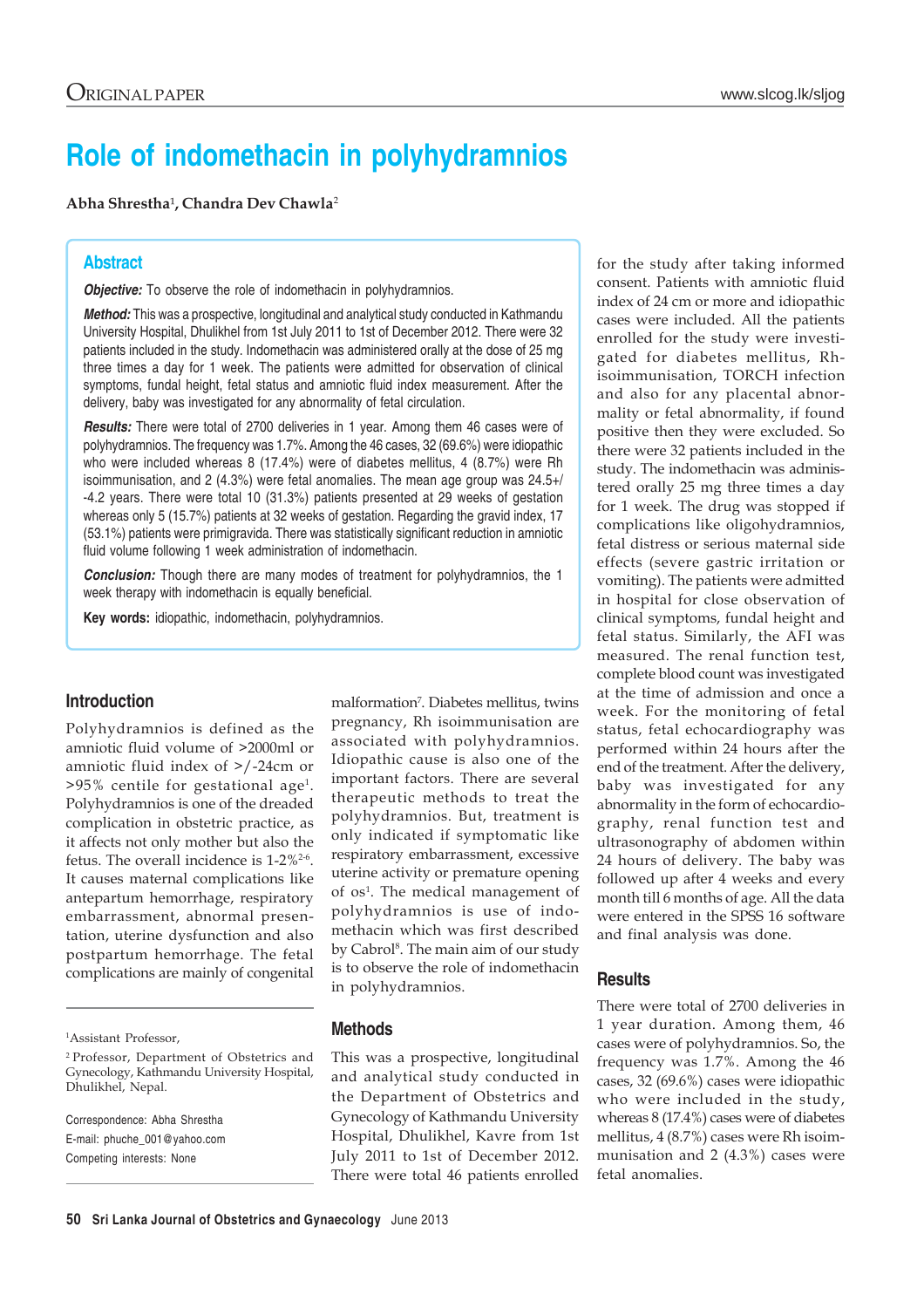As shown in Table 1, there were total 20 patients within the age group of 18-25 years. The mean age group was 24.5+/-4.2 years. There were total 10 patients presented at 29 weeks gestation whereas only 5 patients at 32 weeks of gestation. There were 17 primigravida in the study. There were total 10 patients delivered at 38 weeks of gestation. There was statistically significant reduction in amniotic fluid volume with prior indomethacin therapy 30.0938+/-3.34 (mean+/- S.D.) to post indo-methacin therapy 20.593+/-4.10 (mean+/-S.D.) The p value was 0.00. Regarding the delivery of fetus, all the babies were delivered normally and had no complications till 6 months of follow up.

## **Table 1. Distribution of age group, gestational age at presentation and**

**delivery and the gravid index**

Age (years)

#### **Discussion**

There are various literatures available which describes the importance of indomethacin in polyhydramnios. Indomethacin is an anti-prostagladin which causes reversible inhibition of cyclo-oxygenase enzyme. It causes the decrease production of amniotic fluid by increase absorption of fluid by lungs, reducing the urine output and also impairs the prostaglandin mediated response of renal vasculature<sup>7,10,11</sup>. The frequency of polyhydramnios was 1.7% in our study which corresponds with the other study mentioned in literature which showed the incidence of 1-2% respectively<sup>2-6</sup>. The causes of polyhydramnios in our study was mainly idiopathic which was similar to study performed by Maymon et al<sup>12</sup>, Tariq S et al<sup>13</sup> and Panting Kemp et al<sup>14</sup>. Regarding the age group our study showed that 20 (62.5%) patients were within 25 years of age group, which differ from the study performed by

Tariq S et al<sup>13</sup> which showed only 30.4% within 30 years age group. This difference could be because of early marriage and early pregnancy within our community. The gestational week at diagnosis of polyhydramnios in our study was 28-32 weeks similar to study performed by Carmona F et al<sup>15</sup>. The multigravida was more as compared to primigravida in our study which is similar to study performed by Tariq S et al<sup>13</sup> and we cannot find obvious reason for this. There was significant reduction in AFI in our study which was similar to other study mentioned in the literature<sup>7,8,10</sup>. Our study was different from the other study as we had administered

the indomethacin at the dose of 75 mg for 1 week only. Despite that there was significant reduction in the AFI score. Our study showed that the mean gestational age of delivery was 38+/ -2.45 weeks, which was similar to other study<sup>8</sup>.

#### **Table 2. Summary of published literature on maternal and fetal outcome after indomethacin therapy in polyhydramnios**

| $• 18-25$                                | 20 | Authors                           | Maternal and fetal outcome after indomethacin                                                                                                         |
|------------------------------------------|----|-----------------------------------|-------------------------------------------------------------------------------------------------------------------------------------------------------|
| $• 26-34$                                | 11 |                                   | therapy in polyhydramnios                                                                                                                             |
| $• 35-40$                                | 1  | Vermillion ST et al <sup>19</sup> | Fetal outcome - ductal constriction 50%, gestational<br>age range 24.7-35 weeks, return to normal after                                               |
| Parity                                   |    |                                   | discontinuation of treatment. (n=72)                                                                                                                  |
| • Primi                                  | 17 | Dudley DK et al <sup>18</sup>     | Fetal outcome – Indomethacin used for tocolysis in                                                                                                    |
| • Multi                                  | 15 |                                   | gestations of less than 35 weeks. No cases of<br>premature closure of the ductus arteriosus or<br>persistent fetal circulation were observed. (n=167) |
| Gestational age in weeks at presentation |    | Kramer WB et al <sup>17</sup>     | No maternal or fetal complications.                                                                                                                   |
| •28                                      | 7  | Moise KJ Jr et al <sup>16</sup>   |                                                                                                                                                       |
| $\bullet$ 29                             | 10 |                                   | Fetal outcome – The gestational ages ranged from<br>26.5 to 31.0 weeks. The detection of ductal                                                       |
| $\bullet$ 30                             | 6  |                                   | constriction in 7 of the 14 fetuses by chocardiography.<br>Return to normal after discontinuation of treatment.<br>$(n=14)$                           |
| • 31                                     | 4  |                                   |                                                                                                                                                       |
| • 32                                     | 5  | Mamopoulos M et al <sup>10</sup>  | Normal fetal and maternal outcome. (n=15)                                                                                                             |
| Gestational age in weeks at delivery     |    | Carmona F et al <sup>15</sup>     | Maternal outcome - Acute renal failure in one case,<br>reversed after discontinuation of indomethacin.                                                |
| $\bullet$ 37                             | 7  |                                   | Fetal outcome – constriction of the fetal ductus<br>arteriosus in one case which returned to normality                                                |
| • 38                                     | 10 |                                   | after indomethacin suppression; one newborn<br>developed a disseminated intravascular coagulation<br>and died 15 h after birth. $(n=7)$               |
| • 39                                     | 6  |                                   |                                                                                                                                                       |
| • 40                                     | 4  | Cabrol D et al <sup>8</sup>       | Normal <i>maternal</i> and <i>fetal</i> outcome.                                                                                                      |
| • 41                                     | 5  | Abhyankar S et al <sup>7</sup>    | Normal <i>maternal</i> and <i>fetal</i> outcome. (n=12)                                                                                               |